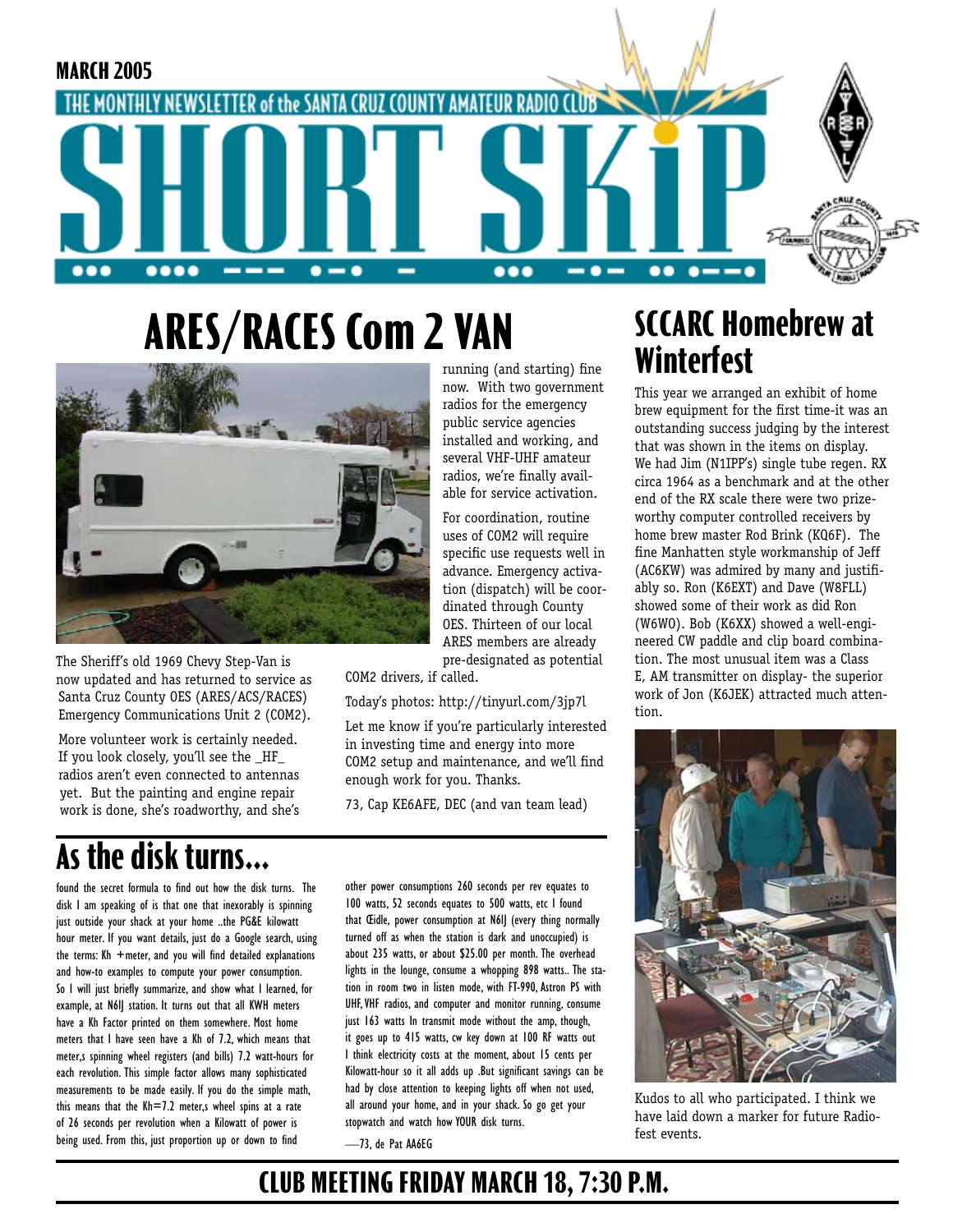



Published 12 times per year. Free to members. *Santa Cruz County Amateur Radio Club, Inc.* Post Office Box 238 Santa Cruz, CA 95061-0238

> Editor and Publisher Ron Baldwin, K6EXT (831) 419-1025 K6EXT@fireclay.com Columnist: Art Lee, WF6P Writer: Ron Skelton, W6WO

# **FCC Fines Restaurant**

The FCC has affirmed a \$10,000 fine against a now-closed New Jersey restaurant and its owner for alleged unlicensed operation of a radio transmitter on 2 meters. The Commission's action strongly defended amateur spectrum against unlicensed intruders. In a Memorandum Opinion and Order (MO&O) released February 9, the Commission denied a Petition for Reconsideration from Pang Cheng, doing business as Best Wok restaurant in Westville. In 2004, the FCC issued a Notice of Apparent Liability (NAL) in the case, which involved operation of a so-called long-range cordless telephone on 145.8376 MHz. Best Wok, the FCC says, failed to respond to the NAL. But it did reply to the subsequent Forfeiture Order (NoF), arguing that its unlicensed operation was unintentional and minor and caused minimal interference. The FCC disagreed, noting that the unlicensed operation generated a number of complaints from amateur licensees.

"Any use of Amateur Service frequencies for business communications creates a great potential for harmful interference to authorized Amateur Service communications," the FCC said in the MO&O, signed by FCC Enforcement Bureau Chief David H. Solomon. "We must take strong action against such use because failure to do so would only encourage others to engage in the same conduct."

The FCC also denied Best Wok's claim that its unlicensed operation was unintentional. The FCC had warned the restaurant in 2001 and again in 2003 that operation of transmitting equipment without a license

### **Member Profile Rich Hanset KI6EH**

**Thally was able to stop Rich in his tracks**<br>Llong enough to meet with him and prepare his profile for Short Skip. Members of longstanding very well know Rich but to others he deserves more recognition for his crucial role in the development of the repeater network we enjoy today. Rich is the main

man behind the Watsonville repeater, the link to K6BJ, the building which houses BJ and for the emergency comm van that was only recently retired. In telling the stories of nearly 20 years ago Rich comes very much alive especially when praising the roles of his close friend Hank (mover and shaker) Bond KG6EE. Rich's XYL Leona KC6BML also has to be credited for her remarkable fundraising efforts that made our existing system possible. Rich generously gives much of the credit to many other hams of that

time who now have passed away. We also should be celebrating the 20<sup>th</sup> anniversary of him passing Art Lee's class. Passing the code was tough for Rich and he recalls just how excited he was when he made it. Rich believes strongly that "the more the effort



KI6EH's "Seaweed"

the more the satisfaction." His focus on emergency communications came about as a result of a large fire the Lexington reservoir area. Here Rich met Kit Blanke WA6PWW who threw Rich in the deep end of Packet Radio and ARES —fortunately for us he could swim

violated the Communications Act and could lead to penalties. In 2003, FCC agents from Philadelphia tracked the 2-meter signal to the restaurant and inspected the radiotelephone equipment, used to communicate between the restaurant and a vehicle. The eatery's manager said Best Wok had stopped and soon after became an Emergency Coordinator. His many contributions to emergency communications are plain to see in all the certificates of appreciation he has received. Rich began his ham life in a familiar manner at High School with his involvement at KSCO. I was amazed to learn that 40 years ago



Rich built a slow scan TV project that won him first prize at a Science fair. He was one of the pair of students from California that were selected to attend the Future Engineers Show at an IEEE -Wescon event. Rich races through describing his busy and productive professional life; having formed and sold

> several companies along the way. He describes himself as "retired" but that really means a shift from technology to Property Development. Rich has a modern and impressive HF capability and loves to combine ham radio with his love of power boating in his yacht Seaweed. I will not say more about his recent ocean journey as we can look forward to this being a presentation at our club soon. It is most gratifying that Rich's energy and enthusiasm are as strong as

ever and we are fortunate that he has once again become a member of the SCCARC Board. Rich wants to hear more from members about what they want from the club and what they are prepared to contribute to its success. Thanks from all of us Rich.

using the long-range cordless telephone after the FCC's 2001 Warning Notice. But, the FCC says, the manager admitted that the restaurant resumed using the longrange cordless telephone after another communication system proved inadequate.

—from ARRL Newsletter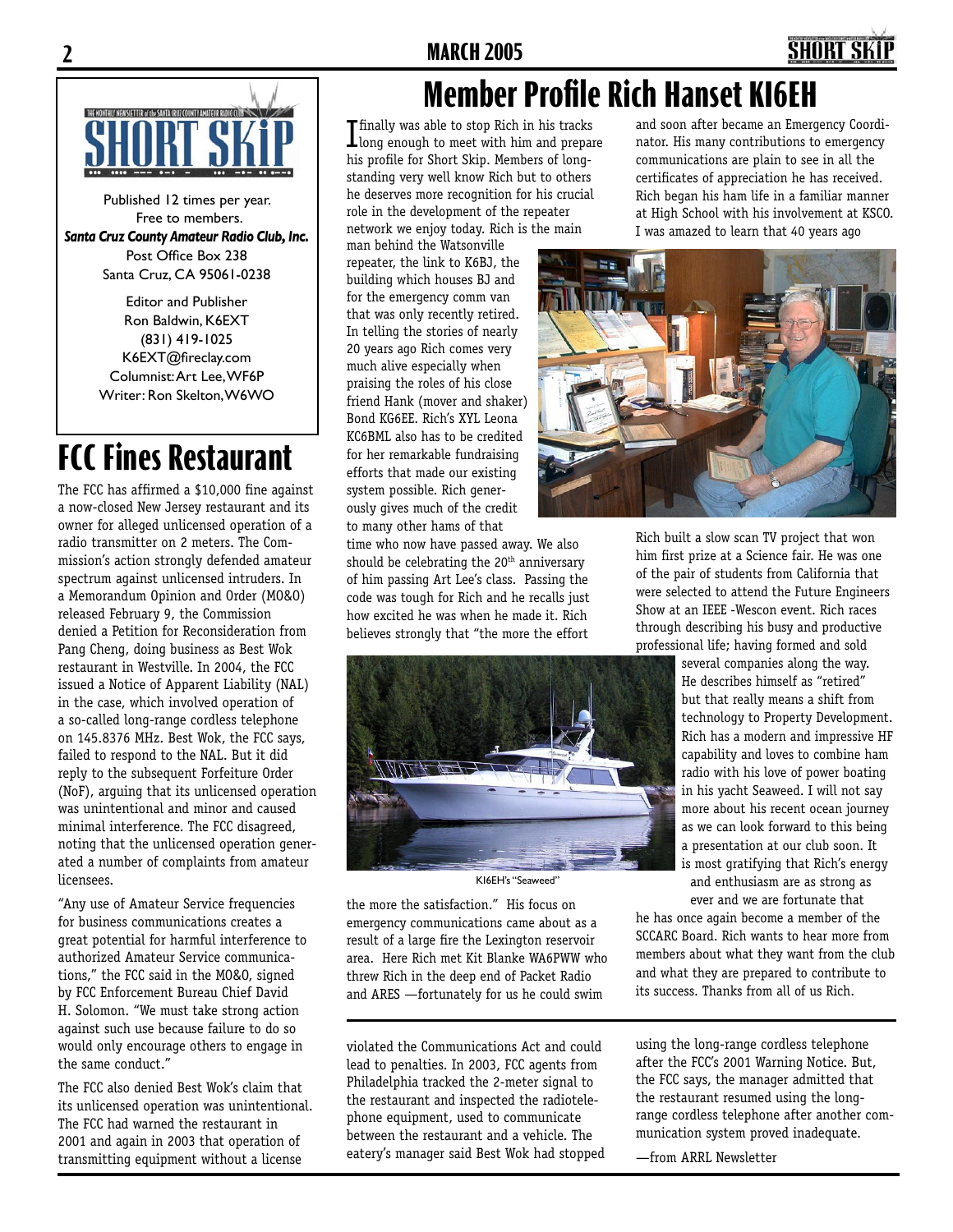## **2 MARCH 2005 3**

# **Tired of TiVo? Beyond Blogs? Podcasts Are Here**

By KATE ZERNIKE, The New York Times AP GRAND FORKS, N.D. (Feb. 19) - From a chenille-slipcovered sofa in the basement of their friend Dave's mom's house at the edge of a snowcovered field, Brad and Other Brad, sock-footed pioneers in the latest technology revolution, are recording "Why Fish," their weekly show. Clutching a microphone and leaning over a laptop on the coffee table, they praise the beauty of the Red River, now frozen on the edge of town, and plug an upcoming interview with a top-ranked professional walleye fisherman. Then they sign off. "I'm Brad" says Brad, in real life, Brad Durick, a 29-yearold television advertising salesman. "And I'm Brad," says Other Brad, a 44-year-old newspaper writer, Brad Dokken. "Until next week, keep your hook in the water, keep your line tight and keep it fun." Their show, mostly ad-libbed, is a podcast, a kind of recording that, thanks to a technology barely six months old, anyone can make on a computer and then post to a Web site, where it can be downloaded to an iPod or any MP3 player to be played at the listener's leisure. On an average day, about 100 people download "Why Fish" from its Web site. That is not a huge audience, but two fishermen can dream. Some popular podcasters say they get thousands of downloads a day. Since August, when Adam Curry, a former MTV video jockey, and David Winer, an early Web log writer, developed the podcasting technology, 3,075 podcasts have sprung up around the world, according to a Web site, Ipodder.org, that offers downloads of podcasting software.

From "Say Yum," a California couple's musings about food and music, to "Lifespring," a Christian show whose creator said he had a vision to podcast, to "Dutch Cheese and American Pie," by a Dutch citizen planning to move to the United States, these shows cover a broad variety of topics. Podcasts are a little like reality television, a little like "Wayne's World," and are often likened to TiVo, which allows television watchers to download only the programs they want to watch and to skip advertising, for radio or blogs but spoken. And as bloggers have influenced journalism, podcasters have the potential to transform radio. Already many radio stations, including National Public Radio and Air America, the liberal-oriented radio network, have put shows into a podcast format. Still, most podcasts are made by people like the two Brads, who record from basements, bedrooms or bathrooms, and devote their shows to personal passions. In Southern California, three men have hit the Top 50 on Podcastalley.com, a podcast tracker, with "Grape Radio," a "Sideways"-like program about wine. Their expertise? They drink wine and like to talk about it. There are music podcasts - cover songs, punk and "The Worst Music You've Ever Heard." The potential audience for podcasting is huge; Apple alone has sold 10 million iPods in the last three years, about half of those in the



Pirates have been around for centuries terrorizing ships and boats on the high seas. There are certain hot spots where these marauders congregate and pose real threats. In the mid 1990s, my brother was in the Merchant Marine, sailing on tankers around the world. Several large cargo ships were boarded and robbed and the crews beaten. As a former bosn's mate in destroyers the US Navy, he was familiar with firearms, but specialized training was given in – now get this – repelling of boarders. No pikes or cutlasses were issued; their modern counterparts being M-14 rifles and 9mm Beretta pistols. All of this took place long before 9-11.

As a pleasure boater, I will never be threatened by pirates. As an amateur radio operator, opportunity does arise to be in contact with someone who is. Such was the case in the mid 1980s with club member Jim Smith, N6EVD, and his XYL Nelda (SK). Their Cal 2-46, Zingara, was boarded while both were asleep and at anchor off an island in the Palau group. Their lives were nearly taken by three robbers armed with knives. For protection, Jim had a pistol on board. During the desperate fight to stay alive,

last few months of last year. And already, several podcasts have found sponsors. Dave Whitesock, who under the show name Dave Miller records the "Miller Report," a daily podcast from Grand Forks, got a limousine company to help pay for his report in exchange for a daily mention: "For when you need a stretch limo in Grand Forks." While some podcasters take hours to edit their shows, many simply embrace dead air and the "ums" that come with what Mr. Whitesock called "Live to Hard Drive." Brian Race, a radio station manager in Georgia who runs Christianpodcasting.com on the side, picked up his cellphone in the middle of a recent podcast to discover his mother on the line. He kept on recording. The rawness is part of the appeal.

"Everyone says, 'They're amateurs, they're amateurs, they're amateurs,' but sometimes, frankly, it's more interesting to listen to someone who's not a professional but who has something genuine or interesting to say," said Michael W. Geoghegan, an insurance Jim locked his arms around the necks of two of the robbers and dragged them down into the cabin with him. Nelda fought off the other attacker as Jim struggled for his weapon. He managed to grab a can of mace and gave the pirates a shot. Being temporarily blinded, they aborted the robbery attempt. All three left the Zingara and sped off into the night. Jim and Nelda were severely injured. Many of our club members were in radio contact with them on their voyage.

We hams did a fine service for the Tsunami victims by providing some of the first and only emergency communications. One of the worst areas for piracy is the Straits of Malacca. This passage, over 600 miles long and just over a mile wide at its narrowest point, is a piracy hot spot. Interestingly, since the tsunami, pirate activity has diminished greatly. This has been attributed to the fact that so many backwater villages in the area were wiped out, including the bases for these pirates. "Many of the pirates may have died," writes John S. Burnett in his book "Dangerous Waters: Modern Piracy and Terror On The High Seas." However, I suspect that soon enough many will be following the famous quote, "I'll be back."

 For those of you who remember Jim, he now lives in Lake Havasu City, Arizona. Nelda passed away several years ago.

Silent Key: Santa Cruz Sentinel of 2/16/ 05. Roy Van Dyne. Roy was a past club member although I don't recall that he ever became a licensed operator. He was 85 and a veteran of WWII. He fought in Italy, France and Germany.

marketer in California and the host of "Reel Reviews," a movie review podcast intended for people heading to the video store. Mr. Geoghegan said he had "multiple thousands" of downloads a day. He does no editing. "People stumble when they speak," he said. "I think the listener appreciates when it's not superpolished as it is on a commercial station." "And technologically advanced young people say, 'I can stay in Grand Forks.' There is a place for them here." In California, the Johnsons of "Say Yum" added clip-on microphones to their usual after-work routine to create their show. "I'm usually cooking, and Devan's usually playing music, so we just chat over the music," Ms. Johnson said. Brian Ibbott had always loved making mixed tapes and CD's. His podcast, "Coverville," has become one of Podcastalley's most popular, and in many ways it is like a real radio show, without the advertising. Sunday is all-request day, and listeners can call in their requests. Mr. Ibbott, 35, plays Continued page 4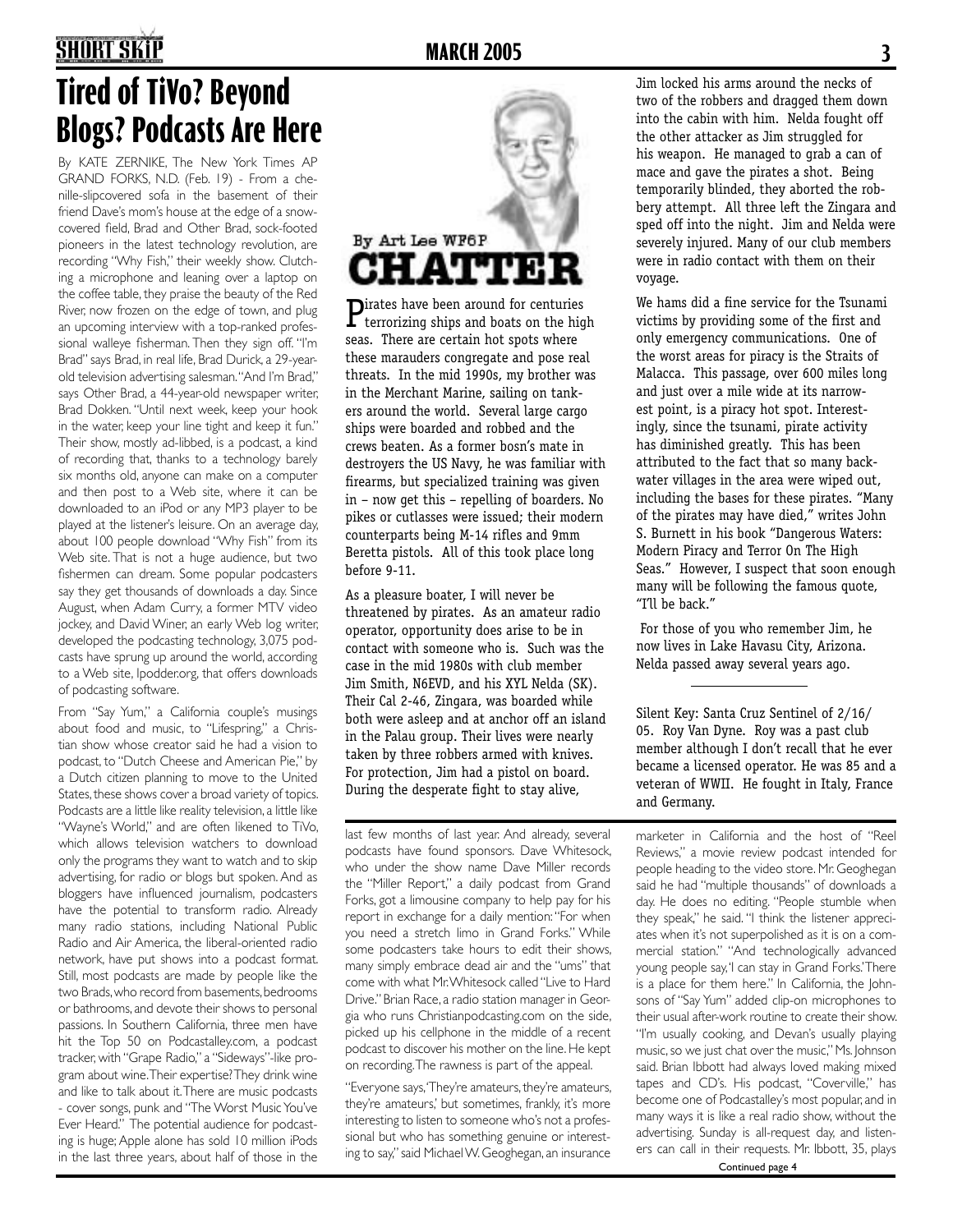# **Most Wanted DX**

According to 2004 survey results published in the January/February issue of The DX Magazine <http://www.dxpub.com/>, North Korea (P5) remains atop DXers' "most-wanted" lists for DXCC.

"It was a real surprise to see North Korea at the top of the most-wanted list," commented The Daily DX <http://www.dailydx.com/> Editor Bernie McClenny, W3UR. The mostrecent P5 operation was by Ed Giorgadze, P5/4L4FN, in 2001 and 2002, during which he logged more than 16,000 QSOs.

Number two on the list is Andaman and Nicobar Islands (VU4), although a post-survey DXpedition in December likely diminished worldwide demand, despite being cut short by the tsunami.

In third place--but topping the list in four US time zones--was Scarborough Reef (BS7). Fourth is Lakshadweep (VU7), and fifth is Yemen (7O). A DXpedition set for this month from number six Peter Island (3Y/P) could blunt demand for that rare one. Rounding out the top 10 are Navassa Island (KP1) and Desecheo Island (KP5), both under jurisdiction of the US Fish and Wildlife Service which has denied visitation permission, Bouvet (3Y/B) and Kure Island (KH7K).

McClenny, who also edits "How's DX?" for QST, notes there's still a large demand for VU4, but he expressed guarded optimism that the VU4RBI/VU4NRO DXpedition's emergency communication operation following the December 29 earthquake and tsunami would make Indian authorities more willing to allow future DXpeditions. "Keep you fingers crossed," he said.

—ARRL Newsletter

### **Podcast continued**

back their recorded requests before the songs. "I don't know that I'm doing it so much as a protest against radio as I am to develop the radio show I always wanted to hear," said Mr. Ibbott, who lives in Colorado. The last great radio station nearby, he said, was bought out by Clear Channel. "And they got the same playlist everyone else did." He pays a few hundred dollars to Ascap and BMI to allow him to play copyrighted music, he said, and is negotiating with the Recording Industry Association of America, which has filed lawsuits to prevent unauthorized music downloading. Mr. Ibbott, like the Johnsons and most podcasters, work in technology jobs. Technology watchers say that like blogs, some podcasts will be widely heard and influential, while others may end up with no more reach than local access cable programs. But many podcasters, like the two Brads, say they are simply happy to have an outlet for their passion. As Mr. Durick said, "You love to talk fish if you're a fisherman."

—(Submitted by) 73 Leon AA6ZG

# **Telegraph Operators**

CQ: My name is Don Taylor (son of K6GHA) and I sending out this request to all real life (or want-to-be) telegraph operators in the Santa Cruz area. In a recent conversation at a local elementary school, the Santa Cruz Ham Club came up as a possible solution to a growing dilemma at Happy Valley School. I am hoping that there might be a few members that would like to talk about "late 1800's telegraph" and demonstrate or help fix up the existing 3rd grade class telegraph.

 I am working with the third grade teacher ( Dan McGuire) on a community event for Happy Valley School (up Branciforte Dr.) in Santa Cruz. This event is a 4th annual Rail Fair event, where old turn of the century Santa Cruz is explored by his 3rd grade class. This includes steam engines, rail displays, historical recitals by the kids, and 10 stations where the community learns about old Santa Cruz. There are 2 other schools and an number of parents from the community that participate in this event each year as spectators and demonstrators.

The opportunity is manage a telegraph station. We have rotating groups of about 15 kids every 10 minutes, who we hope to introduce to the idea of telegraph, understand what it was used for historically, and have a chance to play with the telegraph key and send and receive a message of some type (SOS?).

What I would like to know is if there would be a few Hams who would like to participate in this event on Thursday, May 26th from around 8am-2pm. This is a great community event and is growing each year. We have Steam enthusiasts arriving from around the country (out of state!) to participate, and we would appreciate having someone from the local chapter to host and talk about the telegraph this year.

Please let me know if you know of someone who would like to join our party! Thanks in advance for your help. I will be traveling on business this week, but you can contact me anytime by email.

—73, Don Taylor don.taylor@hp.com

**T**

**S**

# **Whither Broad-band over Power Lines ?**

Before retiring in 1998 I worked at the Electric Power Research Institute with specific responsibilities for research in the communications and computing arena. At about yearly intervals one would read in the trade press grandiose claims about breakthroughs in broad band communications over power lines. These claims were made not only by start-ups but also by large and respectable firms. Their seductive message caused some general managers at utilities to become excited. Utility technical managers and EPRI staff however were very sceptical about AC infra structure becoming a broad band goldmine. It was remarkable how quickly these BPL firms came and went.

These days the siren songs of BPL still persist and with the advance of technology more is now technically possible but that is not to say there is a business case to be made. We know that telco, cable, satellite and wireless options abound so the economic justification of BPL is even tougher than it was. I came to believe and still do that one should not underestimate the value of power line communications at very low (minutes per bit) rates over long rural distances. Equally so one should not overestimate the speed-distance capabilities of AC wiring. So the bottom line for me is that BPL will prove to be "Fools Gold".

Now what does that mean for the current effort of the ARRL to combat BPL? I want to be on guard of our spectrum as anyone but I doubt very much that we will ever obtain a definition of, and enforcement of, "harmful interference" that will satisfy weak signal HF types like myself. This means to me there are diminishing returns from expending much more energy and funds in that direction. What I would prefer instead is for the ARRL to devise and launch a competition for the most effective signal recovery technology in the presence of noise and interference. This will position us to live in an environment increasingly to be populated by intentional broad band radiators and unintentional radiators like power lines themselves and consumer products.

—73 Ron, W6WO

Santa Clara Valley Section NTS/V Net Date: Every Tuesday and Thursday Time: 9:00 pm - 9:30 pm Pacific Time. WR6ABD Repeaters: -146.640 w/162.2 PL and +442.900 no PL, or 162.2 The Loma Pioneer Repeater Club (www.lprc.net) graciously allows us to use their 2-meter & 440 repeaters. The coverage is excellent, people check-in from Monterey to SF. As the UHF repeater is closed to non-members, only use it for NTS and please join LPRC to show your support and access their other repeaters. **N**

Santa Clara Valley NTS Group: http://groups.yahoo.com/group/nts\_scv/ Loma Pioneer Repeater Club: http://www.lprc.net/ Contact: Pink Foster, KG6ILA@arrl.net, 650-793- 1915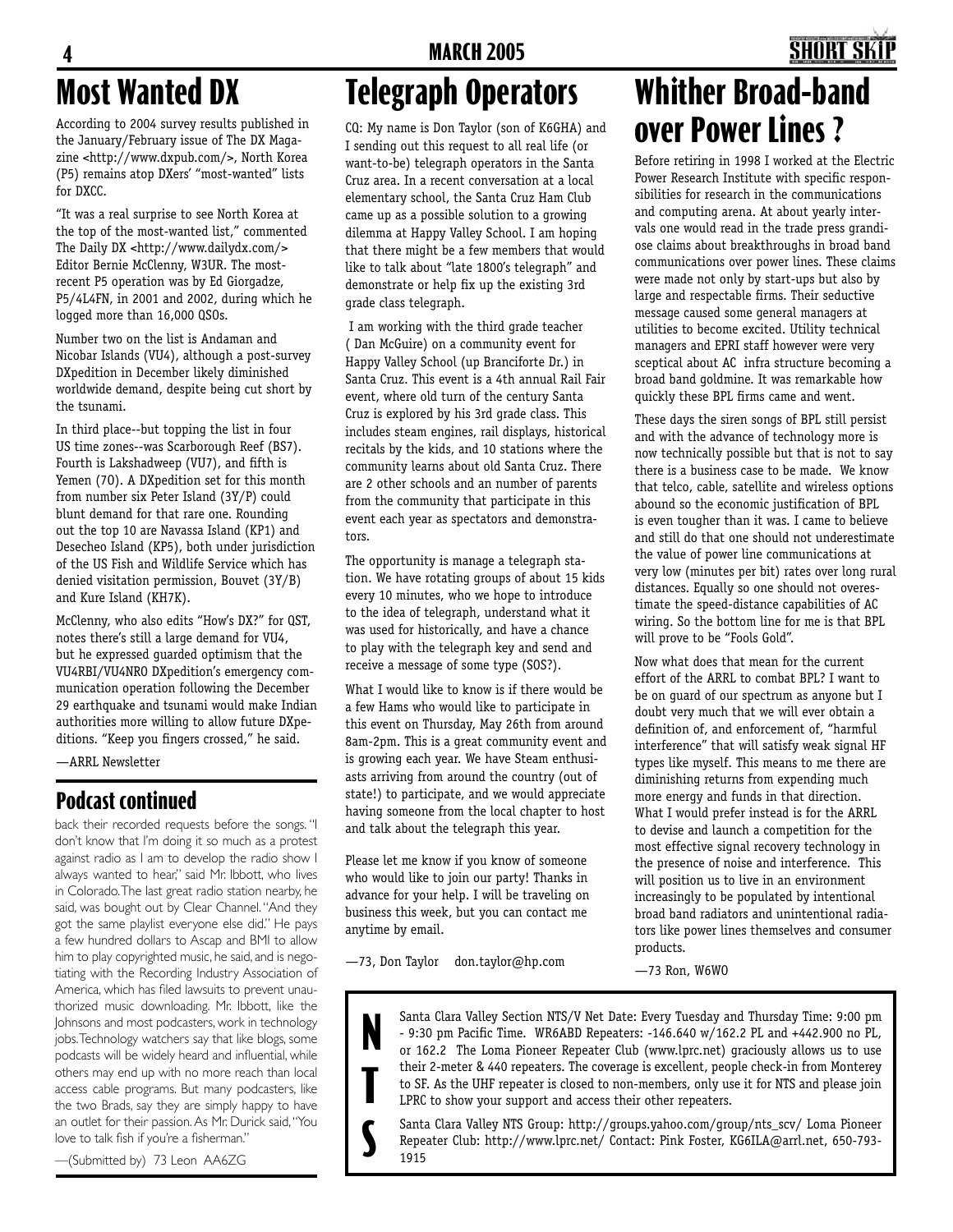# **ST... SEA OTTER CLASSIC 4 MARCH 2005 5**

QST...QST...QST...once again it is drawing near for the premier cycling 15th annual event of the Central Coast. I still have some positions open for this event and need your support.

BACKGROUND: We supply the emergency and health and welfare communications for the Bureau of Land Management (BLM) Public Lands / "back country." We have an NCS within the SCRAMP COMMS Bldg. that are collated with the event medical / fire dispatchers. Every position is accessible by vehicle. A 4X4 is not necessary. W6HMC will be convoying in the operators and providing a personal briefing for each communications position.

BENEFITS: You will receive an event tee shirt and a lunch on SAT. and SUN. 16/17 April 2005 that "Lead" will drive out to each position. They are made by Zeph's, a local Salinas deli. ALSO you will receive a Staff "wrist bracelet" that entitles you to park and enter the venue THURS. & FRI and whichever weekend day you are not working. OPS: "Staging" is located at the Hwy 218 / Del Rey Oaks area, "Moose Lodge" at 0615 both days. The time commitment is until on or about 1600 with SUN. being traditionally the longest day. The event "Moto Sweep" is the deciding factor. They "don't want to leave anyone behind" out on the hills of the former Fort Ord. This year the fund raising, through admission sales, focus will be for the "Cypress Youth Fund."

Mission: the Sea Otter Classic is to "to make people's lives better through participaation in sport and recreation and through celebration of an active outdoor lifestyle. The Fund focuses on those organizations that benefit their communities in the following area:

Youth — Sport — Education — Environment

 If you would like to know more about the "Fund" please e-mail Bob Spencer and he will be pleased to forward the "rest of the story" and the benefiting organizations.

ATHLETIC PERSON NEEDED: We offer the "FREE" SAT. "Family Fun Ride," You just peddle at your own pace as a "bicycle mobile," enjoy the scenery, the company of other riders and you can stop and chat with the other operator's at the Marshall / Emergency COMMS Points. If of course you see a need for medical assistance you can call it in directly to NCS or relay it through a Marshal / Emergency COMMS Point operator. This "Mountain Bike Tour provides one with a 10 or 20 mile ride of fun and camaraderie on the emerald green hills of Laguna Seca's back country. W6HMC will sign this person up on line, so they are "officially" registered and accounted for.

CRITICAL REMOTE SITE COMMS: Sunday we

have a "bike in / bike out" or "hike in / hike out" position in a very remote and accident prone area of "Couch Canyon." At the end of the race this will be the second position to be secured. You will be between two "mountain top" Amateur Radio operators. Also the BLM "BETA" volunteer equestrian / first aid team will be patrolling in your area. However, do not have direct COMMS with the event medical/fire dispatchers and our NCS, collocated with them, so we relay emergency and priority messages for them.

EXCERPS FROM "SEA OTTER SAMPLER: "Only at the Sea Otter Classic will you find the sweet motion of 10,000 cyclists and 50,000 fans moving to the beat of 20 different cycling events....Sea Otter's slate of world class professional Road, Mountain Bike and Gravity racing continues to attract elite racers from around the world. World and Olympic Champions say good-bye to winter and hello to new sponsors colors and a new season of challenges....Mountain Bike Cross Country. Since 1991 the SOC 18 mile cross country course has been considered the world's best. It's a swirling blend of fire roads and single track; steep short climbs and the long climb home, rocks, sand, loamy soil, tight sections in the trees, open hills and fields of lush grass." Only once a year may we enter this pristine "back country" with our BLM vehicle passes to enjoy its beauty and tranquility, except when the cyclists pass by. hi hi As in years past we have procured a "Certificate of Insurance" for medical and liability by the "USA Cycling, INC. Sea Otter Classic LLC NORBA." Due to ECTAR's 501 (3)(c) status we were able to be granted this. Thanks! Additionally Monterey County Operational Area (OA) DSWVP personnel will be covered under the "training" clause by State Worker's Compensation and the Volunteer Protection Act of 1997 while actually at the event, because it is located within the county jurisdiction. This functional training will be annotated in the individual's DSWVP Training Record. For out of county ARES / RACES /DSWVP please contact W6HMC and he will provide your Training Officer with event participation documentation.

A "SOC COMMS Plan" will be forwarded to volunteers via a "Word" e-mail attachment or USPS before the event. The SOC "Sampler" can also be mailed out to out-of-the-area "Hams" as well. Pre-event briefings will be provided at the 3/17/05 "Pizza/Sandwich/Salad Bash," Roundtable Pizza on Del Monte Ave. in Marina with a cross street of Reservation Rd. and the 4/14/05 Naval Postgraduate School Amateur Radio Club (NPSARC) meeting. To enter NPS you need to be a member (membership application: npsarc.org), active or

retired military or let us know by 3/1/05 so you may be added to the "NPS Base NPSARC Access List." Between now and then W6HMC will be attending 3 SOC Planning meetings and will be sending out a group e-mailing to keep the signed-up volunteers up-to-date. Our unofficial moto: " we call for help to SOC NCS, the fire dept. and ambulance respond, do the first aid, package and deliver to the hospital if conditions warrant"

Thanks for your considering volunteering for the 2005 Sea Otter Classic ! Web site: http: //www.seaotterclassic.com

—73 Bob Spencer / W6HMC 2005 Sea Otter Classic "back country" Amateur Radio Emergency Communications chiefdoc7@earthlink.net

# **SATELLITE UPDATE**

Greetings to you all with this update on the Satellite station for N6IJ.

Steve (AC6P) and myself Ron (W6WO) did some more testing of the FT847 transceiver sensitivity today and have essentially given it A+ marks at UHF , VHF and HF. With the newly constructed LPF in the output of the 2 meter TX we seem to have eliminated the 70 cm crosstalk that had been bothering us.

Steve has made some minor changes to the software and at this point we do not expect much further work on it.

The bottom line is that the radio and computer now have to be re-installed at N6IJ which will take place over the next few days in preparation for the Radiofest event Feb 26th.

We may still have some on-site issues with a local VHF/UHF transmitter but this has yet to be determined.

We could use an antenna for 10 meters for the AO7 downlink. This could be an existing antenna patched into the room but I suggest that a dedicated antenna would be preferable and suggest a simple inverted VEE dipole for omni-directional coverage. N6IJ Board should decide on this.

We still lack headphones and a desk-mic, anyone with offers please come forward.

I hope this picture of Maestro AC6P at work in his well equipped lab will make it thru the email server.

— 73 Ron, W6WO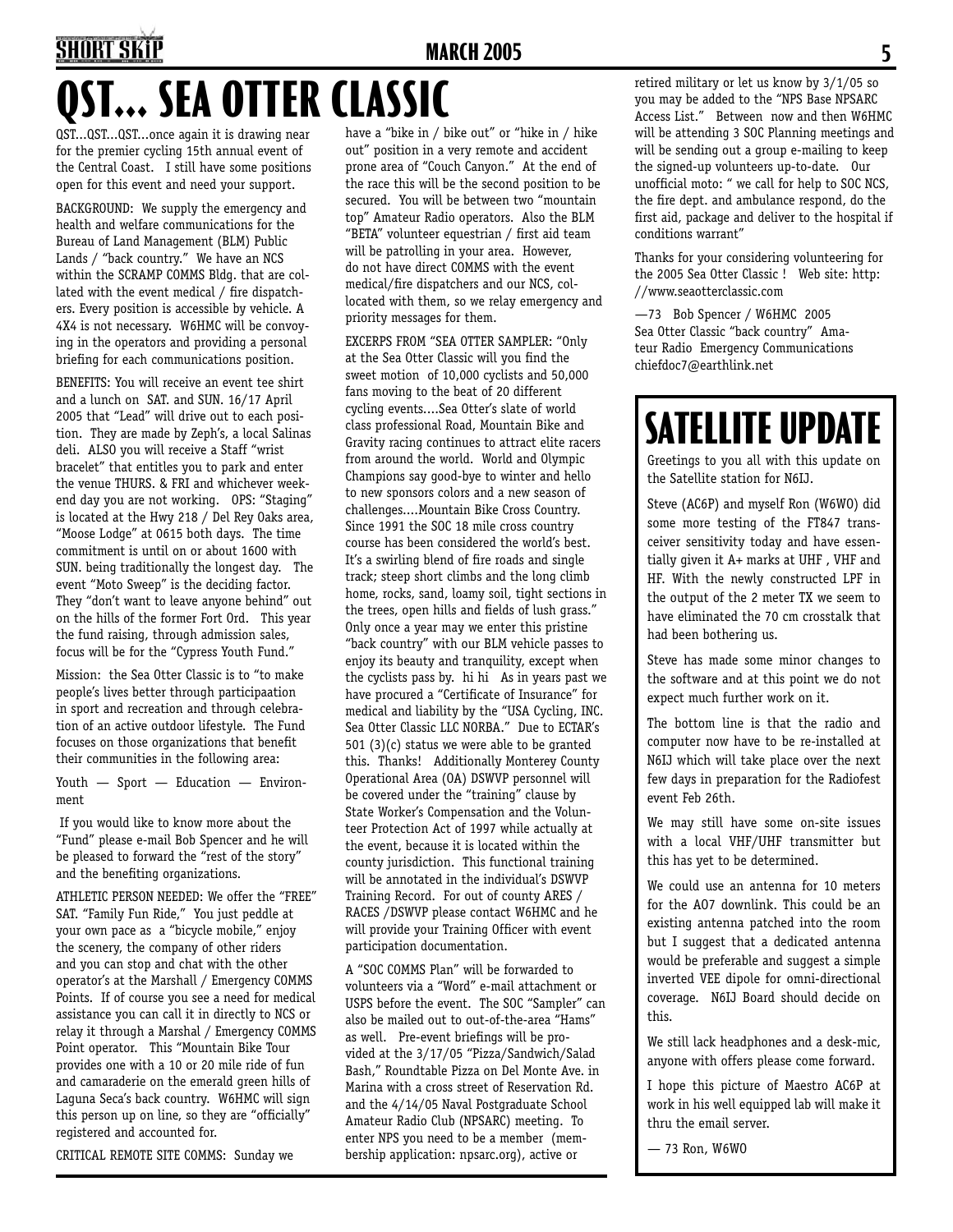#### **SCCARC Board - 2005**

| <b>President</b>      | Vic Linderholm             | AE6ID         | 476-5567 |
|-----------------------|----------------------------|---------------|----------|
| <b>Vice President</b> | <b>Christopher Angelos</b> | KG6DOZ        | 688-3562 |
| <b>Secretary</b>      | Allen Fugelseth            | <b>WB6RWU</b> |          |
| <b>Treasurer</b>      | lim Koger                  | <b>NIIPP</b>  | 471-2726 |
| <b>Board</b>          | <b>Richard Trebbien</b>    | KG6AXD        | 426-0169 |
|                       | <b>Rich Hanset</b>         | KI6EH         | 438-0615 |
|                       | Ray Matteis                | <b>KE6NHG</b> | 688-6668 |
|                       | Allen Fugelseth            | <b>WB6RWU</b> | 475-8846 |
|                       | <b>Bob Wolbert</b>         | K6XX          | 426-5699 |
| <b>K6BJ Trustee</b>   | Royce Krilanovich          | AC6Z          | 475-4798 |

### **MONTEREY BAY ACTIVITY**

|                                                                 | SCCARC Repeaters: K6B  146.790- PL 94.8 Santa Cruz (linked w/Watsonville full time)<br>KI6EH 147.945- PL 94.8 Watsonville (linked w/Santa Cruz full time)<br>K6B  440.925+ PL 123.0 Santa Cruz<br>• SCCARC Net Monday 7:30 PM 146.79- /147.945- /440.925+ linked<br>• SCCARC 10 Meter Net 28.308 MHz USB Monday 7:00 PM |  | FRIDAY of the each month (exc<br>ings are at Dominican Hospital,<br>Santa Cruz.<br><b>SCCARC Website at - www.l</b> |  |
|-----------------------------------------------------------------|-------------------------------------------------------------------------------------------------------------------------------------------------------------------------------------------------------------------------------------------------------------------------------------------------------------------------|--|---------------------------------------------------------------------------------------------------------------------|--|
| <b>SLVARC Repeater</b>                                          | WR6AOK 147.120+ PL 94.8 Ben Lomond                                                                                                                                                                                                                                                                                      |  |                                                                                                                     |  |
|                                                                 | • SLVARC Net Thursday 7:30 PM                                                                                                                                                                                                                                                                                           |  | CLUB E-MAIL: yourcall@k6                                                                                            |  |
| <b>LPRC Repeater</b>                                            | WR6ABD 146.640-(PL 162.2)                                                                                                                                                                                                                                                                                               |  |                                                                                                                     |  |
|                                                                 | • LPRC Net Tuesday 8:00 PM                                                                                                                                                                                                                                                                                              |  |                                                                                                                     |  |
| <b>NPSARC Repeater</b>                                          | K6LY 146.97- PL 94.8 Naval Post Graduate School, Monterey                                                                                                                                                                                                                                                               |  |                                                                                                                     |  |
|                                                                 | • NPSARC Net Wednesday at 8 PM on K6LY/R                                                                                                                                                                                                                                                                                |  |                                                                                                                     |  |
| 6 Meter Local Net                                               | 52.8 MHz (PL-114.8) Sunday 8:00 PM                                                                                                                                                                                                                                                                                      |  |                                                                                                                     |  |
| <b>ARES Nets</b>                                                | • SC ARES Tuesday 7:15 PM K6B  146.790-(PL 94.8)                                                                                                                                                                                                                                                                        |  |                                                                                                                     |  |
|                                                                 | • SLV ARES Tuesday 7:00 PM W6 WS 146.745-(PL 94.8) & WR6AOK                                                                                                                                                                                                                                                             |  |                                                                                                                     |  |
|                                                                 | 147.120+(PL 94.8) on alternate Tuesdays                                                                                                                                                                                                                                                                                 |  |                                                                                                                     |  |
|                                                                 | • South County ARES Tuesday 7:15 PM K6RMW 147.00+ (PL 94.8)                                                                                                                                                                                                                                                             |  |                                                                                                                     |  |
|                                                                 | • LP ARES Tuesday 7:15 PM AE6KE 146.385- (PL 98.4) & AB6VS                                                                                                                                                                                                                                                              |  |                                                                                                                     |  |
|                                                                 | 440550+ (PL 94.8) linked                                                                                                                                                                                                                                                                                                |  |                                                                                                                     |  |
|                                                                 | • SC County ARES Tuesday 7:30 PM 146.79-/ 147.945-/ 440.925+/<br>147.180+ (all PL 94.8) (linked)                                                                                                                                                                                                                        |  |                                                                                                                     |  |
|                                                                 | • Monterey ARES Net Wednesday 7:30 PM K6LY 146.970- (PL 94.9)                                                                                                                                                                                                                                                           |  |                                                                                                                     |  |
|                                                                 |                                                                                                                                                                                                                                                                                                                         |  |                                                                                                                     |  |
| FOR MORE INFO SEE: http://www.k6bj.org/freq.html<br>Inside Com2 |                                                                                                                                                                                                                                                                                                                         |  |                                                                                                                     |  |

### **SCCARC Calendar of Events**

| SCCARC Board Meeting 6:30 Friday |         | March 18   |
|----------------------------------|---------|------------|
| <b>SCCARC Meeting</b>            | Friday  | March 18   |
| Short Skip Deadline              | Sunday  | April 4    |
| <b>SCCARC Meeting</b>            | Friday  | April 15   |
| <b>County ARES Meeting</b>       | Thurday | April 21   |
| Field Day                        |         | June 25-26 |
|                                  |         |            |

### **MONTHLY MEETINGS.**

The SCCARC Meets at 7:30 PM, on the THIRD FRIDAY of the each month (except December). Meetings are at Dominican Hospital, 1555 Soquel Drive, Santa Cruz.

### **SCCARC Website at - www.k6bj.org CLUB E-MAIL: yourcall@k6bj.org**





SANTA CRUZ COUNTY AMATEUR RADIO CLUB P.O. BOX 238 SANTA CRUZ, CA 95061-0238

### **CLUB MEETING FRIDAY MARCH 18, 7:30 P.M.**

## **Have You Renewed Your Membership? If Not, This Will Be Your Last Issue of Short Skip!**